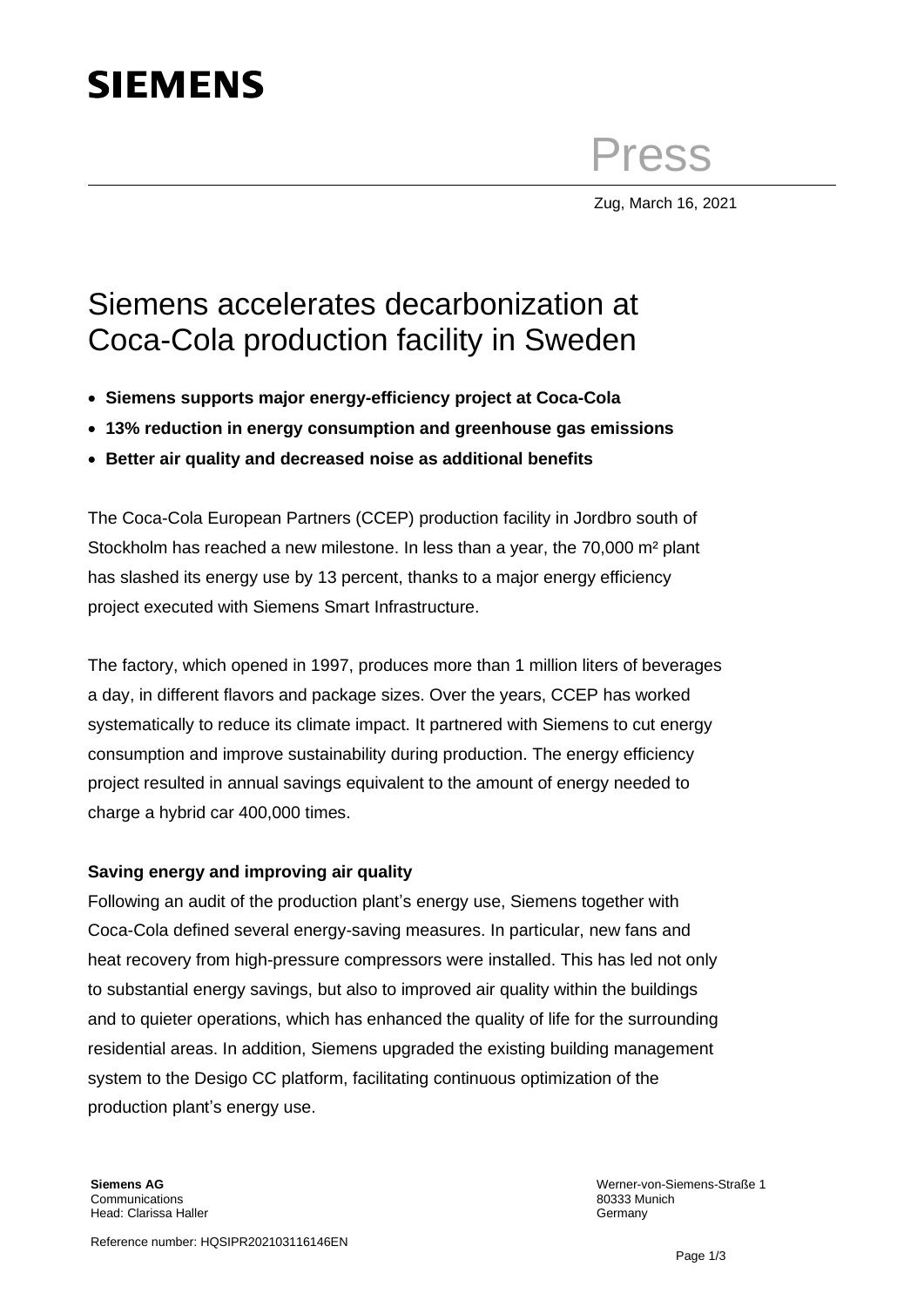**Siemens AG** Press Release

"We are very satisfied with how the project went, seeing how the implemented measures are paying off in a short time. Now, we look forward to continuing to develop the project to achieve even greater efficiency gains," said Kim Hesselius, property manager at Coca-Cola European Partners in Sweden.

"Our energy and performance services are based on a strategic approach, utilizing value-stacking to exploit the full potential. This ensures we deliver a positive impact right from the start as well as in the long term for the entire organization," said Peter Halliday, global head of Building Performance and Sustainability at Siemens Smart Infrastructure.

For years, Siemens and Coca-Cola have collaborated on property automation. Now, they are looking into supporting CCEP's net-zero target goals by 2040.

This press release and a press picture are available at <https://sie.ag/2OlOwKr> For further information on Siemens Smart Infrastructure, please see [www.siemens.com/smart-infrastructure](http://www.siemens.com/smart-infrastructure) For further information on energy performance and sustainability, please see [www.siemens.com/energy-and-performance-services](http://www.siemens.com/energy-and-performance-services)

**Contact for journalists** Catharina Bujnoch-Gross Phone: +41 79 5660778; E-mail: catharina.bujnoch@siemens.com

Follow us on Twitter at:

[www.twitter.com/siemens\\_press](http://www.twitter.com/siemens_press) and [www.twitter.com/SiemensInfra](http://www.twitter.com/SiemensInfra)

**Siemens Smart Infrastructure (SI)** is shaping the market for intelligent, adaptive infrastructure for today and the future. It addresses the pressing challenges of urbanization and climate change by connecting energy systems, buildings and industries. SI provides customers with a comprehensive end-to-end portfolio from a single source – with products, systems, solutions and services from the point of power generation all the way to consumption. With